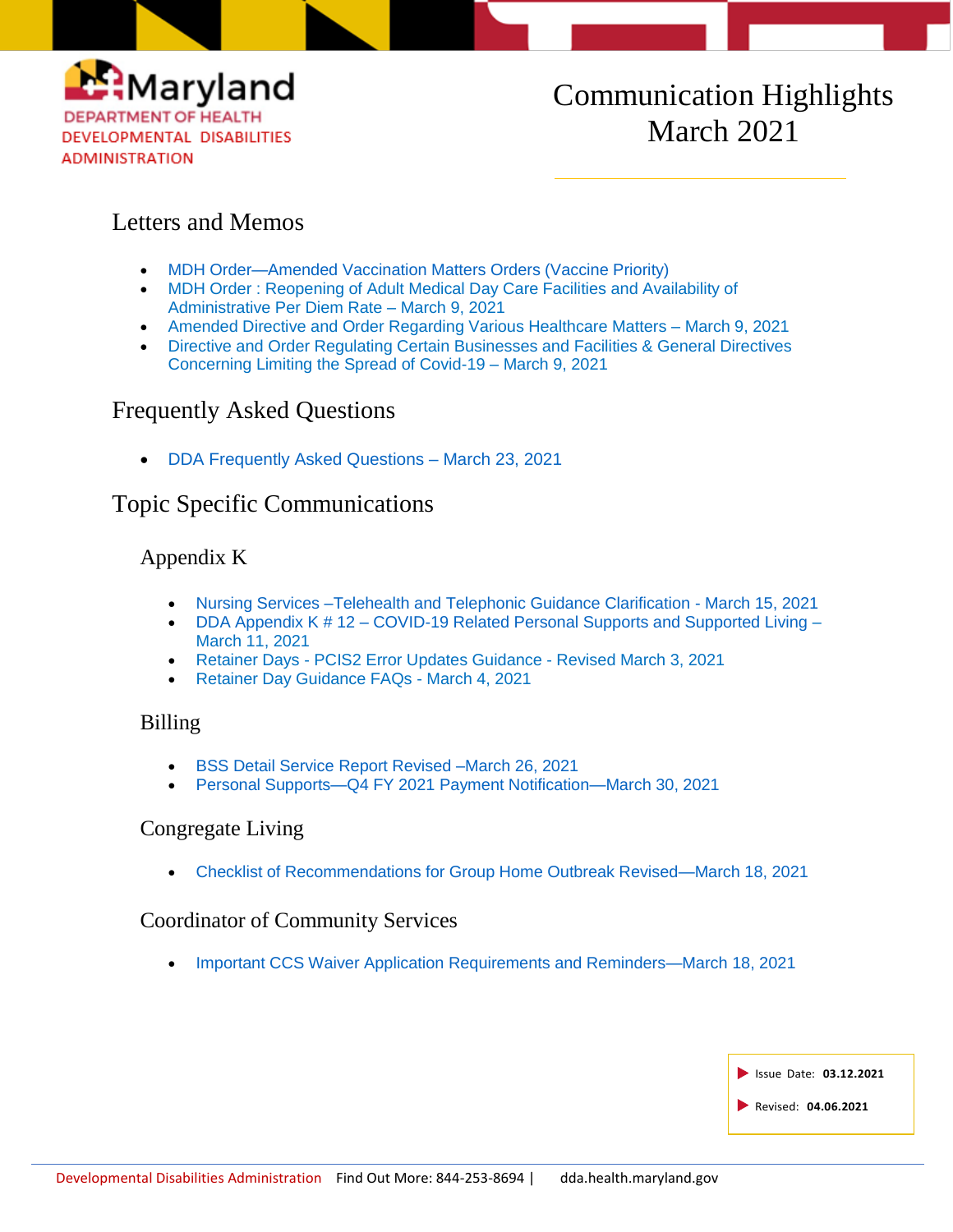

# Communication Highlights March 2021

### Employment

- [March 2021 Employment First Newsletter](https://conta.cc/3sEbLhy)
- [The Hiring Chain](https://www.youtube.com/watch?v=SKku4RAWa4M)

### Money Follows the Person

[Money Follows the Person Stakeholder Meeting –](https://conta.cc/3vdfLrc) March 16, 2021

# Medicaid State Plan – TCM for People with Developmental Disabilities

[Maryland State Plan Amendment \(SPA\) 20-0011](https://dda.health.maryland.gov/Documents/Coordination%20of%20Community%20Services/CMS%20Approval%20-%20MD%20SPA%2020-0011%20-%20TCM%20Geographic%20Rate%20Differential%20(Effective%2010.01.2020)%203-10-2021.pdf)

## Person-Centered Planning

- [CCS Alert—Person-Centered Planning Checklist -](https://dda.health.maryland.gov/Documents/Person-Centered%20Planning/4.5.21/CCS%20%20Alert%20-%20CCS%20Person%20Centered%20Plan%20Checklist%20-%20Revised_04.02.2021.pdf) Revised March 28, 2021 o [DDA CCS PCP Checklist -](https://dda.health.maryland.gov/Documents/Person-Centered%20Planning/4.5.21/DDA%20CCS%20PCP%20Checklist-%20Revised%203-28-2021.zip) Revised March 28, 2021
- [Detailed Service Authorization Tool \(DSAT\) Form -](https://dda.health.maryland.gov/Documents/Person-Centered%20Planning/3.18.21/DetailedServiceAuthorizationTool_Revised%203182021.zip) Revised March 18, 2021
- [Guidelines for Service Authorization and Provider Billing Documentation -](https://dda.health.maryland.gov/Documents/Person-Centered%20Planning/3.22.21/DDA%20-%20Service%20Authorization%20and%20Provider%20Billing%20Documentation%20Guidelines%20-%20Revised%202-5-2021%20Final1.pdf) Revised Feb 5, [2021](https://dda.health.maryland.gov/Documents/Person-Centered%20Planning/3.22.21/DDA%20-%20Service%20Authorization%20and%20Provider%20Billing%20Documentation%20Guidelines%20-%20Revised%202-5-2021%20Final1.pdf)

### PolicyStat

- Provider Implementation Policy Revised March 23, 2021
- Shared Living Policy [Revised March 23, 2021](https://dhmh.policystat.com/?lt=FGOOt-k9bPID7nabPPUk8c&next=%2Fpolicy%2F9491069%2Flatest%2F)

### Self-Direction

- Self-Direction [Setting Services Wages and Rates At A Glance –](https://files.constantcontact.com/f401fd14401/6a207c76-3a27-44c1-aa72-eab0760b8cd3.pdf) March 11, 2021
- [Instructions for DDA's SDS Budget Sheet –](https://dda.health.maryland.gov/Documents/Self-Directed%20Services%20Guidance,%20Forms,%20and,%20Webinars/3.9.21/Instructions%20for%20DDA%27s%20SDS%20Budget%20Sheet%20Revised%20March%208%202021.pdf) Revised March 8, 2021
- DDA [Self Directed Services Budget Sheet –](https://dda.health.maryland.gov/Documents/Self-Directed%20Services%20Guidance,%20Forms,%20and,%20Webinars/3.9.21/DDA%20-%20Self%20Directed%20Budget%20Sheet%20-%20Revised%20March%208%20%202021.zip) Revised March 8, 2021
- DDA Memo [Individual and Family Directed Goods and Services March 8, 2021](https://dda.health.maryland.gov/Documents/Self-Directed%20Services%20Guidance,%20Forms,%20and,%20Webinars/3.9.21/DDA%20Memo%20-%20Individual%20and%20Family%20Directed%20Goods%20and%20Services%20March%208,%202021.pdf)

## Services At A Glance

- At a Glance [Meaningful Day Services -](https://dda.health.maryland.gov/Documents/Transformation/At%20a%20Glance%20Documents/3.15.21/AAG-MeaningfulDayServicesPlanningAuthorization%20Revised%20March%2015,%202021.pdf) Revised March 15, 2021
- At a Glance Support Services [Revised March 15, 2021](https://dda.health.maryland.gov/Documents/Transformation/At%20a%20Glance%20Documents/3.15.21/AAG-SupportServicesPlanningAuthorization%20Revised%20March%2015,%202021.pdf)
- At a Glance Residential Services [Revised March 15, 2021](https://dda.health.maryland.gov/Documents/Transformation/At%20a%20Glance%20Documents/3.15.21/AAG-ResidentialServicesPlanningAuthorization%20Revised%20March%2015,%202021.pdf)

| Sissue Date: 03.12.2021 |
|-------------------------|
| Revised: 04.06.2021     |